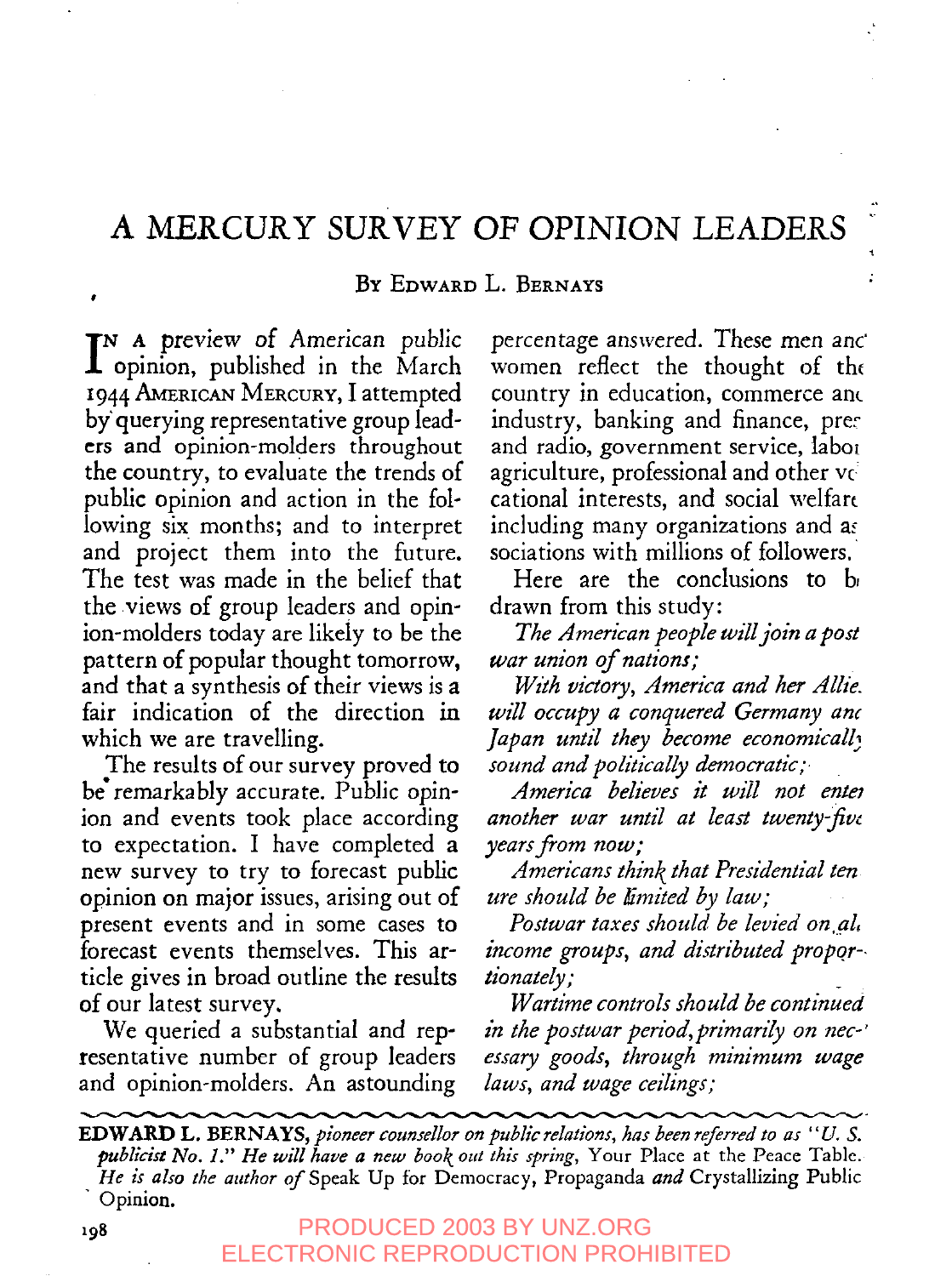*Reconversion should be handled by both government and private industry, and not by government alone;*

*In the light of current political, economic and social trends, the United States will move in the next ten years towards a mixed economy, increasing cooperative interest and control by both government and private industry;*

*The people will demand a law requiring confirmation oftreaties by a ma- "jority vote of both houses of Congress;*

*We will have compulsory military training for young men after the war- but on the question of a national service of men and women a forecast is difficult because we are divided.*

## II

To a question of primary importance to all Americans, *Should the United States join a postwar union of nations?* 96.2 per cent of the answers, an overwhelming vote cutting across all regional and other lines, definitely favored our participation in such a world union.

Out from Kansas, for instance, comes the warning, "Unless we do organize the world thus, the present war may 'as well continue indefinitely without .an armistice."

A Santa Barbara, California, newspaper editor adds, "But it's all academic and doesn't really matter unless we are willing to pay the price of peace, which is economic adjustment and a Christian spirit."

Getting down to more detailed issues, 36.9 per cent thought that the

"big four" (USA, Great Britain, Rus-) sia and China) should dominate, as against a bare 9.6 per cent willing to give equal representation to. all mem~ . her nations regardless of population . and territory.

Typical of the comments was that of a Chicago physician: "All gamesneed an umpire." "Why not be realistic? That will happen anyway," says the publisher of a Pennsylvania paper.

And at Chapel Hill, North Carolina, an eminent educator observes,. "The 'big four' will do as they please.; The best we can do is hope it will. please them to act sensibly. Exactly what is sensible isn't so clear as many of us think."

Only  $44.1$  per cent supported the use of group military force against aggression  $-$  and only 9.2 per cent. were willing to give the "big four", the right to veto military actionshould one of their own number be proved an aggressor.

To the question, *Do you think the-United States is apt to be engaged in another war in the next 5, 10, 15, or 25 years?* only one half of our respondents answered. Of these, 78.o5 per cent believed that another war would not come before 25 years, x2.o8 per cent in  $15$  years,  $7.5$  per cent in  $10$ years, and 2.2 per cent in 5 years. There were many who said that a response would depend upon the success of a union of nations or that they would prefer thinking in terms of.. peace rather than to be committed; on the possibility of another war.

The hopes and fears of the people,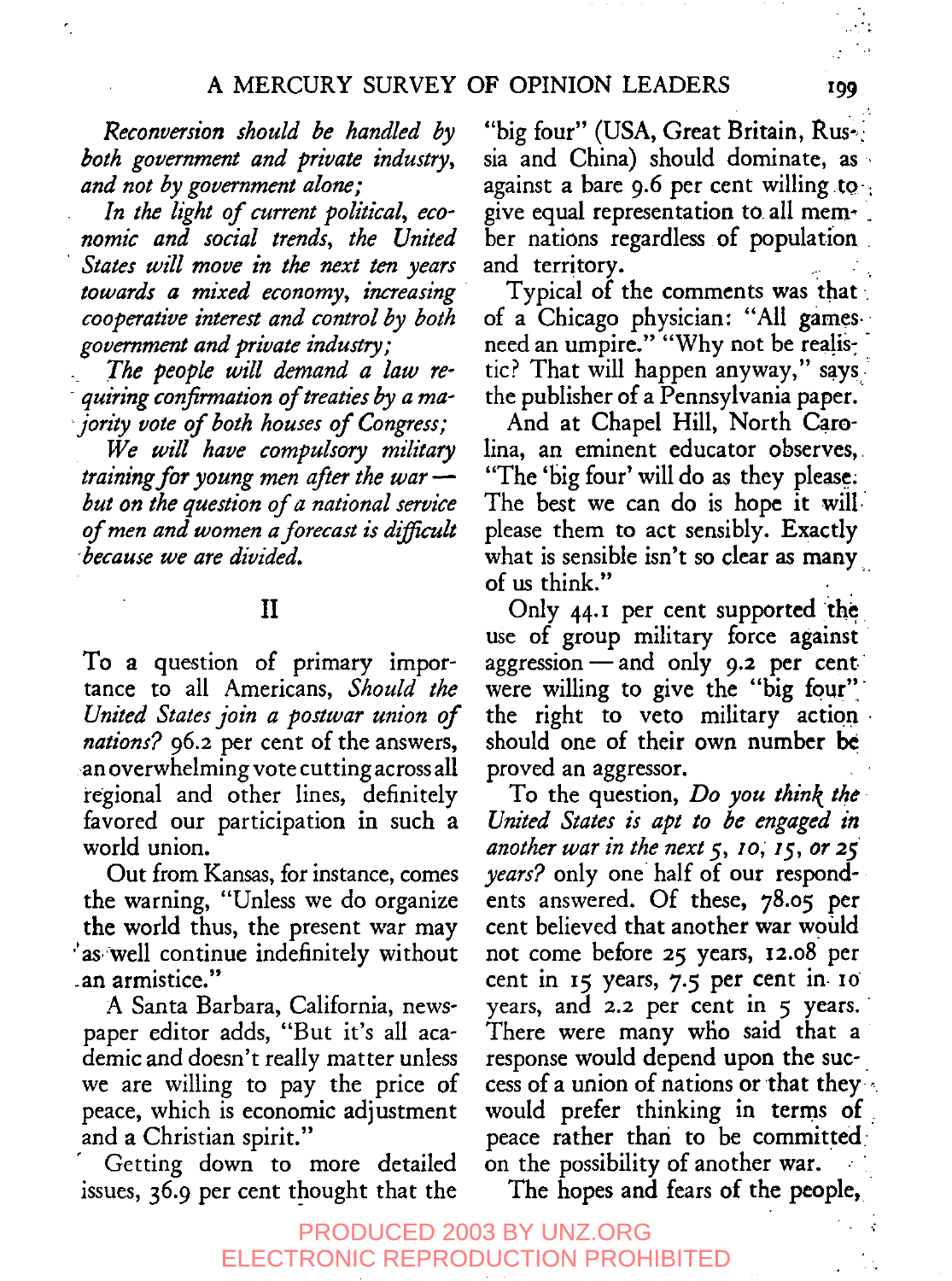in fact, much more than their opinions, served to dominate their response to this question, but more prominent were the suggestions that thinking of any possibility of war should be abandoned in preference to planning, and a sense of determination to secure peace. "Stop talking about war, work for peace," was the general opinion.

To the question, *Do you favor a change in the law requiring Senate confirmation of foreign treaties by a*  $\frac{2}{3}$ *vote?* the tide ran strongly in favor of balancing executive and legislative authority, and called for broader public participation and representation in whatever foreign commitments we may make. A South Dakota editor's reminder, "A few Senators cheated us after World War *I,"* and a Hartford, Connecticut, educator's comment, "The more people to decide, the less international skullduggery," were evidently in the thoughts of the 62.7 per cent who wanted to change the present law which requires only Senate confirmation. Specifically 80.7 per cent of. the leaders want this changed to a requirement for a majority vote of both houses of Congress as against i9. 3 per cent who would be satisfied with a majority vote of the Senate alone.

In answer to', *What to do with Germany when victory is achieved?* the preponderant opinion (69.7 per cent) emphasizes that Germany must be occupied until it is economically sound and politically democratic.

This was an insistent note, regard-

less of vocations or regions. 6.9 per cent would keep Naziland occupied for five years by. a United Nations Military Government, 10.5 per cent<sup>®</sup> would strip the country of heavy industry and convert it into an agricultural nation, 11.9 per cent call for dismemberment; and  $x, z$  per cent believe we should do nothing.

In relation to both Germany and. Japan, in fact, there is an emphasis on constructive rehabilitation measures " rather than vengeance. As to what to do with Japan, 5o.~ per cent voted, as the first course of postwar action, for occupation until it becomes economically sound and politically democratic, even though as an alternative there is a stronger percentage for Japan's dismemberment, 29.73 per cent as against  $11.9$  per cent for Germany. Minority choices are 12.8 per cent, for the stripping of the country of heavy industries and agricultural conversion;  $6.08$  per cent, for a five- $\epsilon$ year occupation period by a United Nations Military Government; and 1.01 per cent who felt that no action should be taken at all.

Extremes of emotional response to the treatment of Japan can be sensed in comments added by two editors from the pivotal state of California. While one demanded, "Sterilize them. Let them live out their lives and then die out," another countered with "You can't hammer people into being peaceful. You can only love theminto it." The same differences held in regard to postwar Germany.

But, "If we are going to police the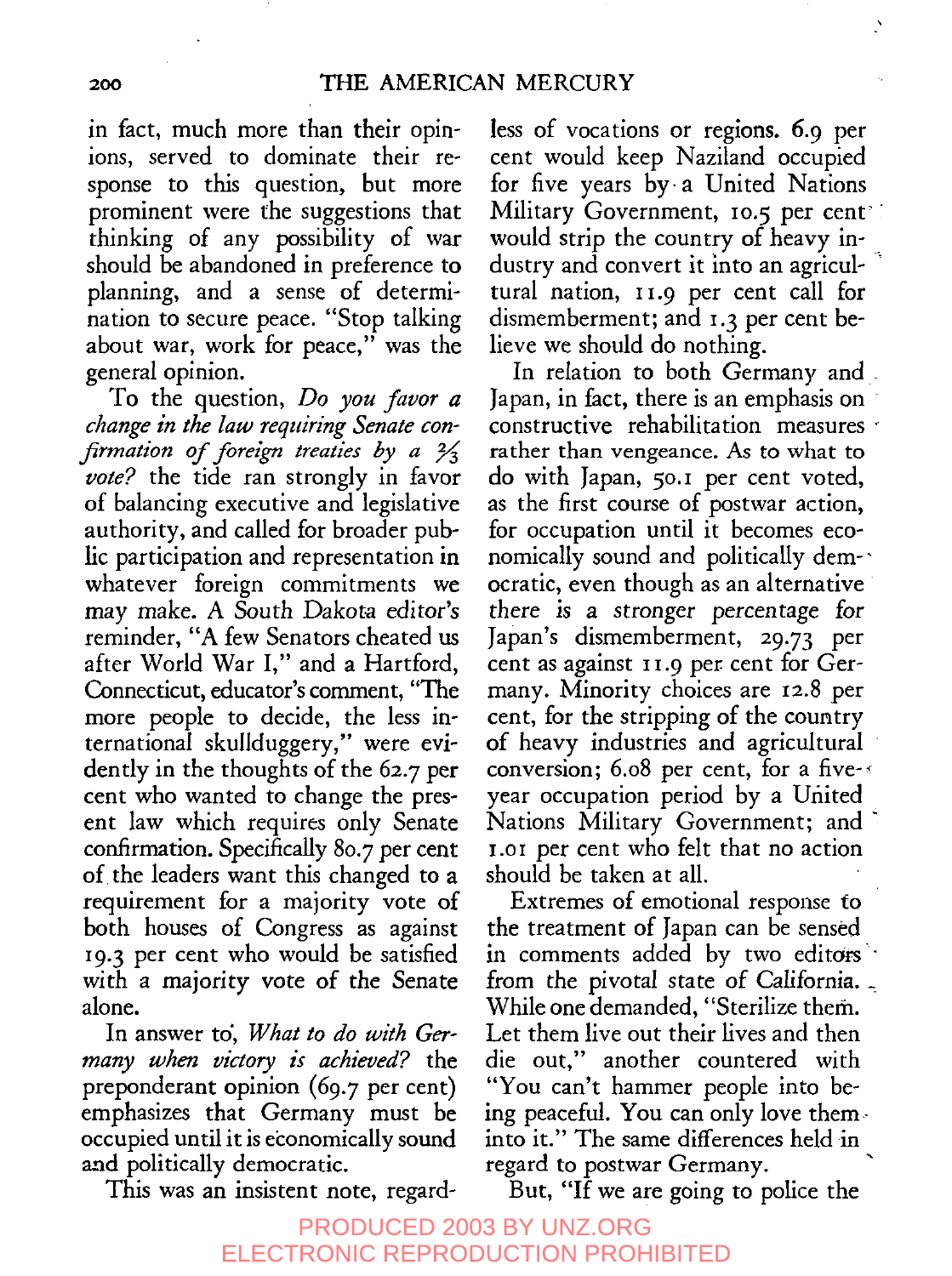world, and we damn well are, then we're going to need policemen," warns a New York State editor. *69.2* per ~ cent were unequivocally in favor of *compulsory military training for young*  $\epsilon$  men after the war, with 30.7 per cent opposed. As a historian from the state of Michigan declares, "Youth needs to know the cost of freedom, the need and duty of defending it, and the obligations it involves. Not for 'goosestepping' or 'technical' ends, however. I would combine with it vocational training." A university professor from Texas confirms, "The safety of democracy depends on a free citizenry -trained to defend its rights."

r.

Still, the demands for clarification of " the proposed program cut across all shades of opinion. Many pointed out that strictly military methods are quickly outmoded today so that there should be emphasis on the basic techniques of organization, quick thinking and body building.

 $\sim$  On the related question, however, *¯ Do you favor some form of national service (not necessarily military) for both men and women?,* the vote was closely divided with 54.4 per cent voting *no* against 45-5 per cent *yes.* In the majority of negative comments there ..was a certain emotional aversion to any forced change in the status of women, and more to any possibility of gradual regimentation for the whole population. "I do not favor any more Federal controls over the people in any form," says the head of a Shreve- "port, Louisiana, organization, voting *no.* "Regimented youth movements

are too handy tools for demagogues and tyrants," adds a Cedar Rapids, Iowa, editor, While a news director in Minneapolis, Minnesota, thinks, "Women need discipline more, but can't see it in compulsory service form. . . ." In contradiction to this point of view, an Aurora, Illinois, leader answers, "Yes. We do not need to be regimented, but should be organized for any possible emergency. Our Air Raid training under Civilian Defense was excellent." And a lecturer in Boston, Massachusetts, agrees, "This would be helpful, instilling respect, responsibility and reverence for country and fellow citizens."

### III

The recent Presidential election gave us an opportunity to get an answer to the question, *What factors influenced y.our vote most strongly--domestic zssues, international issues, or the personality and character of the candidate?* Three factors, it appeared, were of near equal importance in the minds of the leaders. 37.6 per cent declared international factors most strongly influenced their choice, 33.3 per cent domestic issues, 29.1 per cent personality and character of the candidate.

In response to *How long do you think Presidential tenure should, be set by law?,* 74.6 per cent suggested limiting the term in some way, generally adding comments like, "It is of the essence of democracy that there be frequent changes in the Presidency."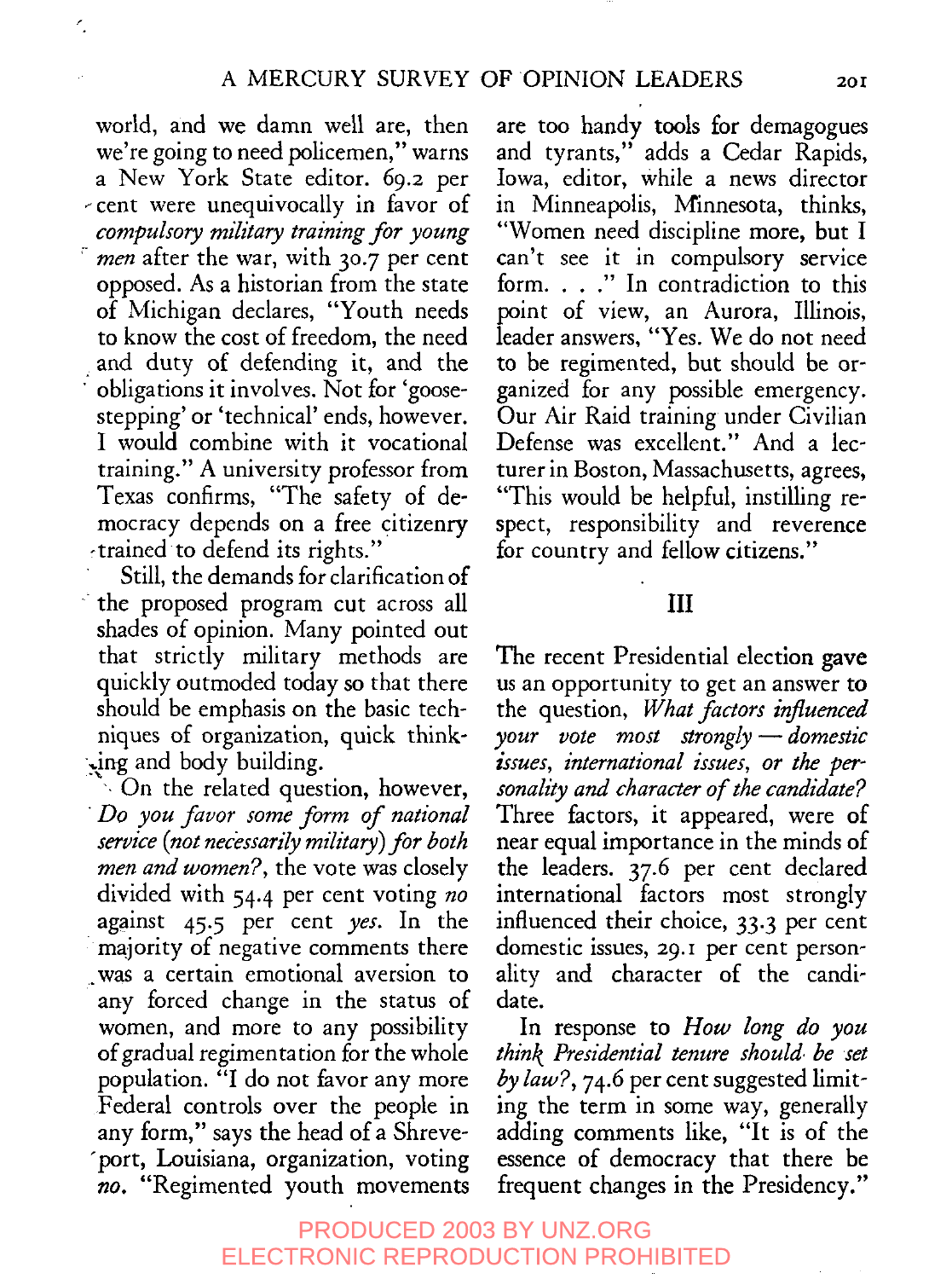~8.8 per cent were for one eight year or two consecutive four-year periods, 25.4 per cent were for the present<br>system of no *l*imitations, on the system of no limitations, on ' priiaciple, "Let the people rule."

Among new proposals for tenure, I9.2 per cent favored a six-year term, while minorities of 5.3 per cent felt that one four-year period without reelection was adequate, and 1.3 per cent thought that a twelve-year occupancy of the White House was preferred. There were even a few . suggestions for a seven-year term or for elections patterned on the English vote of confidence. In general, among professional groups there was a deftnite cleavage. Labor, social welfare, civic leaders and heads of large national cross-section groups voted for no limitations, while the press, commerce, industry, banking and finance, education and professions such as medicine, the church and the law, favored restriction.

After Germany and Japan are defeated, our leaders believe in some continuation of wartime wage and price ceiling control. 57.6 per cent would maintain the price ceilings on luxury goods, in comparison with .86.6 per cent on necessary goods and 7z.6 per cent on wage ceilings, and ~ 8z..o per cent would maintain minimum wage laws. I5.73 per cent of those questioned voted to continue such controls for one year, 28.25 per .cent for two years, and 11.65 per cent for five years, while a surprising 44.36 per.cent are in favor of "indefinitely." The close majority (57.1 per cent)

wishing to see free international trade without tariff barriers did so with the general conviction that "tariffs make wars," but with skepticism, in manycases, that free trade is either possible, or practical. A national network radio ~ commentator declares, "Generally speaking, yes. The United States can make better products, so we need not fear competition on essential items."

The 42.9 per cent holding out for  $\hat{ }$ tariffs, however, offered a consideration of our need for self-protection and the maintenance of standards of living, wage scales, and the like, against what was frequently called "idealism." In line with this opposi-.. tion, a nationally known Washington newspaper columnist contends, "No. To start with, free trade is ideal; but our present wage scale now depends on tariffs to a large extent, and we are committed to them whether we like it or not."

There was a strong agreement on. how reconversion should be handled. Only 2.0 per cent wanted government  $\check{\phantom{a}}$ alone to handle the job; 8.9 per cent private industry alone, while a grand total of 89.x per cent declared here was a task for both government and private industry. Including labor as a factor, leaders in general rejected the. need of cleavages between these interests, but called instead for co-operation on problems necessary to the public good. As an upstate New York industrial representative declared, "Both government and private industry are inextricably bound up in the production of war goods. Together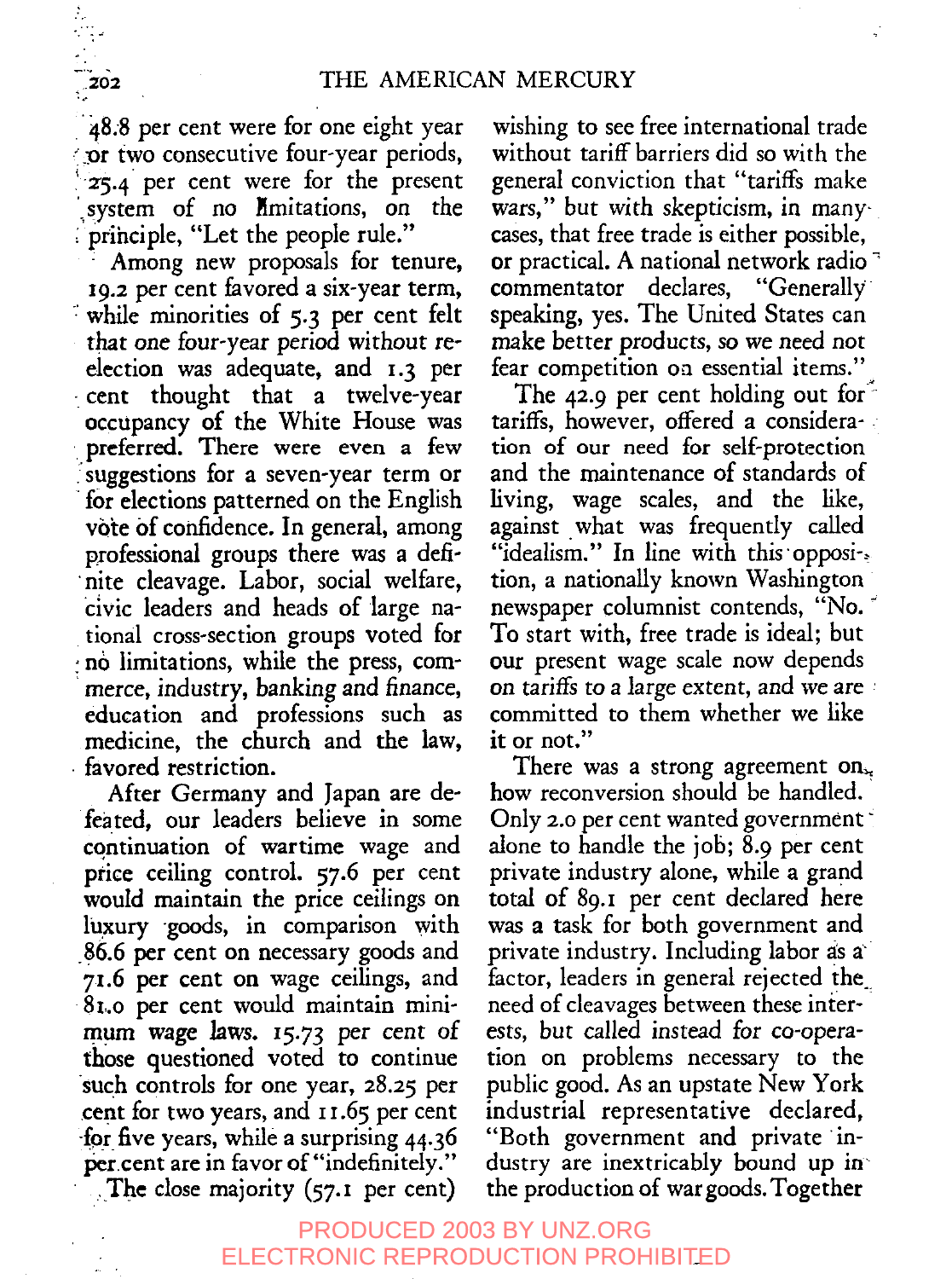thay must work out the details of reconversion and disposal."

On Management-Labor relations, 21.1 per cent sought greater control for unions, 78.8 per cent demanded less control by unions. 28.3 per cent wanted more pro-Labor legislation, 7~.6 per cent more pro-Management legislation. These figures will no doubt appall the rank and file of Labor $$ and frankly, they disturb the writer. But they are presented here for the therapeutic value the truth ought to have. There was agreement that cooperation, including unbiased government supervision in public interest rather than pressure group interest, should be the objective. A Yale pro-'essor put it this way, "There should be a combination of forces, including (i) legislation either 'pro-Labor' ~pro-Management' which would redress evils as they appear, and  $(2)$  a 3reater sense of responsibility (to their :onstituents and to the public) on the bart of both labor leaders and business management." A Philadelphia publisher wrote, "Man is hoggish and predatory. A balance of power seems best, but difficult to maintain."

As to postwar taxes, there was the ame emphasis on the cooperative :elafionship between citizens and ~ov.ernment with emphasis on a prox3rtionate distribution of taxes On all ncome groups (87.4 per cent).

With sound American thinking pre- :ailing, it is not surprising that in \_Jwer to the question as to *What*

*direction the United States will move in the next ten years?* only 4.9 per cent of American leaders believe we will move to complete state control. 39.3 per cent believe that we will continue as a nation of free capitalistic enterprise more or less as at present, while 55.7 per cent believe we are moving increasingly towards a mixed economy of private industry'and state control.

A leader in a nationally known labor organization, whose opinion was echoed by heads of industries as well, says, "The drift toward a modified state socialism is a worldwide phenomenon, and is not confined to this country. It is compounded partly of a feeling that free enterprise has failed to provide solutions for certain important questions, and partly on the fact that government is being required to furnish services which free enterprise either cannot or will not undertake."

"It is a mistake," agrees an editor out in Indiana, "to assume that any state control automatically restricts and never expands private enterprise. TVA is a good example of such expansion along with and because of government enterprise."

I believe this survey gives a true picture of what America's leaders think and how America in the future, in line with its leaders' thinking and action, will move on the important questions facing the nation.